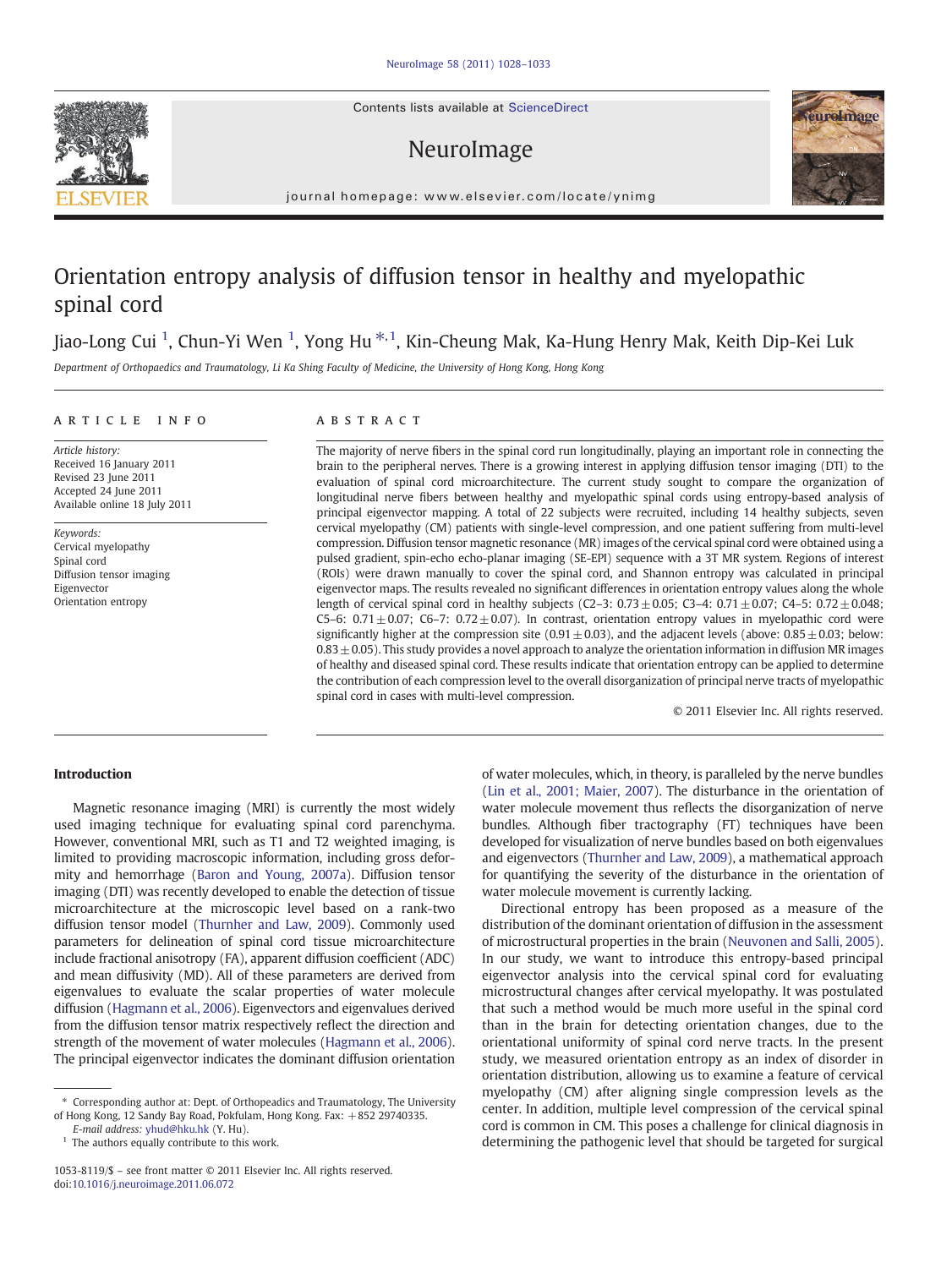decompression to provide maximum benefit to patients with the fewest complications. We used feature extraction data in cases of confirmed CM to estimate the probabilities for pathogenic level along the multiple level compression cervical spinal cord in one case. These findings might help to guide treatment strategies for surgical decompression.

#### Materials and methods

#### Subjects

A total of 22 volunteers, including 11 males and 11 females ranging from 30 to 84 years of age, were recruited in this study with informed consent. All volunteers were screened to confirm their eligibility. The inclusion criteria of healthy subjects were intact sensory and motor function evaluated by the Japanese Orthopaedic Association (JOA) score system [\(Yonenobu et al., 2001\)](#page-5-0), and negative Hoffman's sign under physical examination. Exclusion criteria included the presence neurological signs and symptoms, or a past history of neurological injury, diseases and operations. CM patients were recruited with confirmed diagnosis by senior spine surgeons with seven single level compression patients (four males, three females, aged  $64 \pm 20$  years) and one multiple level compression patient (female, 58 years old). The healthy subjects were recruited as a control group ( $n = 14$ , aged  $46 \pm 16$  years).

#### MR data acquisition

The procedures and protocols in this study were approved by the authors' Institutional Review Board (UW 04-104 T/246). All images were acquired with a 3.0T MR scanner (Achieva, Philips, Netherlands) with pulse sequence programming performed prior to scanning to optimize the image quality. During the acquisition process, the subject was placed supine using a SENSE neuro-vascular (SNV) head and neck coil enclosing the cervical region, and was instructed not to swallow to minimize the motion artifacts. The subject was then scanned for anatomical T1-weighted (T1W) images, T2-weighted (T2W) images and DTI.

Sagittal and axial T1W and T2W images were acquired for each subject using a fast spin-echo (FSE) sequence. For sagittal imaging, the imaging parameters were as follows: field of view (FOV) $=250\times$ 250 mm, slice thickness  $= 3$  mm, slice gap  $= 0.3$  mm, fold-over direction = feet/head (FH), number of excitation (NEX) = 2, resolution =  $0.92 \times 1.16 \times 3.0$  mm<sup>3</sup> (T1W) and  $0.78 \times 1.01 \times 3.0$  mm<sup>3</sup> (T2W), recon resolution =  $0.49 \times 0.49 \times 3.0$  mm<sup>3</sup>, and echo time (TE)/repetition time  $(TR) = 7.2/530$  ms  $(T1W)$  and 120/3314 ms  $(T2W)$ . A total of 11 sagittal images covering the whole cervical spinal cord were acquired. For axial imaging, the imaging parameters were as follows:  $FOV=80\times80$  mm, slice thickness = 7 mm, slice gap = 2.2 mm, foldover direction = anterior/posterior (AP), NEX = 3, resolution =  $0.63 \times$  $0.68\times7.0$  mm<sup>3</sup> (T1W) and  $0.63\times0.67\times7.0$  mm<sup>3</sup> (T2W), recon resolution =  $0.56 \times 0.56 \times 7.0$  mm<sup>3</sup> (T1W) and  $0.63 \times 0.63 \times 7.0$  mm<sup>3</sup> (T2W), and TE/TR  $= 8/1000 \text{ ms}$  (T1W) and 120/4000 ms (T2W). Cardiac vectorcardiogram (VCG) triggering was applied to minimize the pulsation artifact from cerebrospinal fluid. Image acquisition began right after the rise of the wave of QRS complex. A total of 12 transverse images covering the cervical spinal cord from C1 to C7 were acquired, each of which was placed at the center of either a vertebra or an intervertebral disk. The pulse sequence used was single-shot spin-echo echo-planar imaging (SE-EPI). Diffusion encoding was performed in 15 non-collinear and non-coplanar diffusion directions with bvalue  $= 600$  s/mm<sup>2</sup>. The imaging parameters were as follows:  $FOV = 80 \times 80$  mm, image matrix,  $128 \times 128$ , slice thickness = 7 mm, slice gap = 2.2 mm, fold-over direction = AP, NEX = 3, resolution =  $1 \times 1.26 \times 7.0$  mm<sup>3</sup>, recon resolution =  $0.63 \times 0.63 \times 7.0$  mm<sup>3</sup>, and TE/  $TR = 60$  ms/5 heartbeats. The image slice planning was the same as in the anatomical axial T1W and T2W images, with 12 slices covering the cervical spinal cord from C1 to C7. The average duration of DTI was 24 min per subject, with an average heart rate of 60 beats per minute. Spatial saturation with spectral presaturation with inversion recovery (SPIR) was applied to suppress the fold-over effect. To alleviate EPI distortion problems caused by increased magnetic susceptibility at 3.0-T, the distortion correction method based on reversed gradient polarity and parallel imaging was employed ([Andersson et al., 2003;](#page-4-0) [Chuang et al., 2006; Morgan et al., 2004](#page-4-0)).

#### Data analysis for DTI and FT

Diffusion measurement was performed using DTI Studio software (Version 2.4.01 2003, Johns Hopkins Medical Institute, Johns Hopkins University, Baltimore, MD). Image volume realignment and 3D rigid body registration with different diffusion gradients were conducted using the Automated Image Registration (AIR) program (a source code embedded in DTI Studio software) to reduce the effect of motion artifact. The realigned and co-registered diffusion weighted data sets were double checked for image quality, then used for estimation of diffusion tensors, including three eigenvalues and the corresponding eigenvectors. The region of interest (ROI) was defined by B0 images to cover the spinal cord ([Fig. 1](#page-2-0)) using Image J software (National Institute of Health, USA). For color coding of the eigenvector map in DTI Studio, each voxel is composed of three orthogonal direction components in an image reference frame:  $(r, g, b) - (v_x, v_y, v_z)$ , where r, g, and b represent red, green, and blue components of the voxel color, and  $(v_x, v_y, v_z)$  is the normalized principal eigenvector, which points towards the coronal, axial and sagittal directions respectively [\(Jiang et al., 2006](#page-4-0)). The calculation of orientation entropy and least squares method (LSM) was performed using MATLAB (MathWorks, Natick, MA, USA).

#### Orientation entropy analysis

The eigenvector is a voxel-based measurement derived from the diffusion tensor so that the principal eigenvector only corresponds to the average fiber orientation within the voxel, and orthograde and retrograde directions of axonal tracts are not distinguished ([Jiang et al.,](#page-4-0) [2006](#page-4-0)). An angle resolution of 5° was used here, which was determined after comparison with other bin angles, including 3, 10, and 15°. Thus, the whole space was segmented as  $K=(360^{\circ}/5^{\circ})\times(90^{\circ}/5^{\circ})=1,296$ angle bands. The spatial direction pointed by the eigenvector in each voxel can be indicated by a pair of angles  $(θ, φ)$ :

Elevation angle 
$$
\theta = \sin^{-1} \left( \frac{v_z}{\sqrt{v_x^2 + v_y^2 + v_z^2}} \right)
$$

\nAzimuth angle  $\varphi = \cos^{-1} \left( \frac{v_y}{\sqrt{v_x^2 + v_y^2}} \right)$ .

The orientation entropy was defined in our study by

$$
H = -\sum_{i=1}^{K} \frac{p(i) \log_2[p(i)]}{\log_2 N}
$$

where  $p(i)$  was the probability density that the eigenvector direction fell into the ith angle band,  $log_2N$  was used to normalize the orientation entropy value to range from 0 (one orientation only) to 1 (all the orientations) where N was the number of the voxels covered. Orientation entropy does not identify the dominant orientation. Rather, it serves as an indicator of orientation spread or the scattering of eigenvector mapping [\(Neuvonen and Salli, 2005\)](#page-5-0).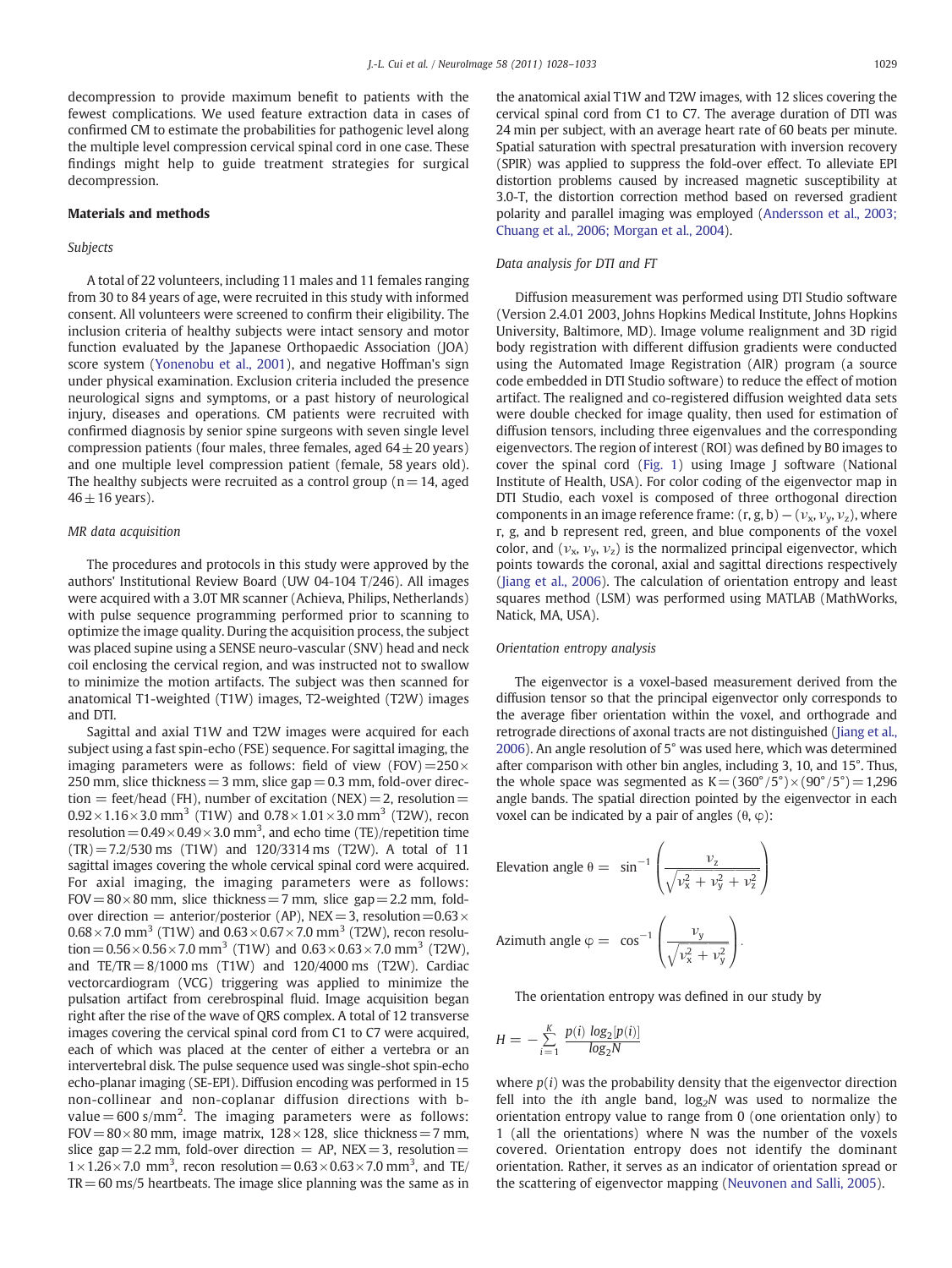<span id="page-2-0"></span>

Fig. 1. The representative images showing sagittal T2W, B0, FA and principal eigenvector images in the healthy cord (A, B, C, D) and myelopathic cord (F, G, H, I). The ROI was defined by B0 image to cover the spinal cord. The 2D plot profile showed the directional distribution of eigenvectors included in the ROI (E, J). Orientation entropy value was 0.6464 and 0.9014 respectively in D and I. It was indicated that the orientational distribution in the myelopathic cord (J) was in a wider range than healthy cord (E), especially in-plane angle, corresponding to a higher orientation entropy value.

#### Least squares method for weight estimation

The method of least squares is a standard approach to the approximate solution for data fitting to minimize the sum of the squared residuals [\(Kailath, 1977](#page-5-0)). The least squares method (LSM) was used in the current study to estimate the weight  $w_i$  at each compression level. The increment of the orientation entropy value of unconfirmed myelopathy in multilevel compression can be written as

$$
y(l) = \sum_{i \in I} w_i x(l-i) + e
$$

where  $I$  is the set of the compression levels,  $x$  is the increasing orientation entropy beyond the baseline in the extracted feature, l indicates the levels from C2 to C7 including five disk levels and six vertebral levels, and e is the residual between the predicted value and the actual value of the dependent variable. Therefore, to find the sum of squared residual minimum, the estimated weight based on LSM can be calculated as

$$
\hat{w}_i = \operatorname{argmin}\left\{\sum_{l}^{L} \left[ y(l) - \sum_{i \in I} w_i x(l-i) \right]^2 \right\}.
$$

#### Statistical analysis

Linear regression analysis was performed for normalization in order to eliminate the level-dependent discrepancy. Comparisons of orientation entropy value between healthy subjects and cervical myelopathy patients were performed using two-tailed t-test. The level of significance was set at  $p<0.05$ . All data analyses were performed using SPSS 15.0 analysis software (SPSS Inc, Chicago, IL, USA).

#### Results

### Normalization of orientation entropy value along the length of cervical spinal cord

The orientation entropy values of 14 healthy subjects were used for statistical analysis along the whole cervical spinal cord. It was found that there was no significant difference between the upper cervical regions (C2–3:  $0.7301 \pm 0.0505$ , C3:  $0.7276 \pm 0.0495$ , and C3–4:  $0.7080 \pm 0.0660$ ) and the lower regions (C5–6:  $0.7128 \pm 0.0660$ ) 0.0746, C6:  $0.7207 \pm 0.0474$ , and C6-7:  $0.7193 \pm 0.0700$  (p>0.05). Nevertheless, to eliminate the small discrepancies along the spinal cord, all orientation entropy values of both healthy subjects and cervical myelopathy patients were normalized to C2 level based on the result of linear regression analysis ([Fig. 2](#page-3-0)). The horizontal fitting line after normalization (OE: 0.7191) was used as a normal baseline for feature extraction from cervical myelopathy.

#### Feature extraction of confirmed cervical myelopathy

The results showed that orientation entropy at the compression level as well as the two adjacent body levels and one disk level towards both cranial and caudal directions in the myelopathic cord were significantly higher than those of the healthy cord ( $p<0.05$ ). Orientation entropy values in the myelopathic spinal cord were highest at the compression site(s) (OE(0):  $0.9062 \pm 0.0324$ ) and decreased at the adjacent body and disk levels towards the cranial direction  $(OE(-1))$ :  $0.8543 \pm 0.0270$ ; OE(-2):  $0.8240 \pm 0.0461$  and OE(-3):  $0.7399 \pm 0.0461$ 0.0522) and caudal direction respectively (OE(1):  $0.8290 \pm 0.0510$ ;  $OE(2)$ : 0.8096  $\pm$  0.0572 and OE(3): 0.7863  $\pm$ 0.0538).

To test the probability of pathogenic level estimation in the multiple level compression case, the mean increment of orientation entropy values (x(−3): 0.0208; x(−2): 0.1049; x(−1): 0.1352; x(0): 0.1871; x(1): 0.1099; x(2): 0.0905; x(3): 0.0672) were used as the feature of the confirmed myelopathy.

Estimation of the severity along the unconfirmed cervical myelopathy cord

T2W images revealed four compression sites in this case, which are C3–4, C4–5, C5–6 and C6–7 [\(Fig. 3\)](#page-3-0). From the pattern of orientation entropy values, the weight at each compressive level for fitting this pattern was estimated using the least squares method (C3–4: 0.60; C4–5: 0.10, C5–6: 0.77 and C6–7: 0.43), and the squared residual was 0.0114. The estimated weight indicated the magnitude of pathological changes at each level in the multilevel compression cord in cervical myelopathy.

#### **Discussion**

This present study used quantitative measurement of the orientations of the fiber bundles in the spinal cord to examine microstructural disorganization in cases of cervical myelopathy. In addition, we applied orientation entropy to describe the orientation distribution of the nerve tracts in the cervical spinal cord in diffusion MR images. A feature of confirmed cervical myelopathy was extracted from single compression sites as well as adjacent levels by aligning the injured position as the center. An extracted myelopathy feature in a case of multi-level compression then estimated the probability of pathogenic level.

In the healthy spinal cord, orientation entropy values were consistently low, in accord with the neuroanatomy of spinal cord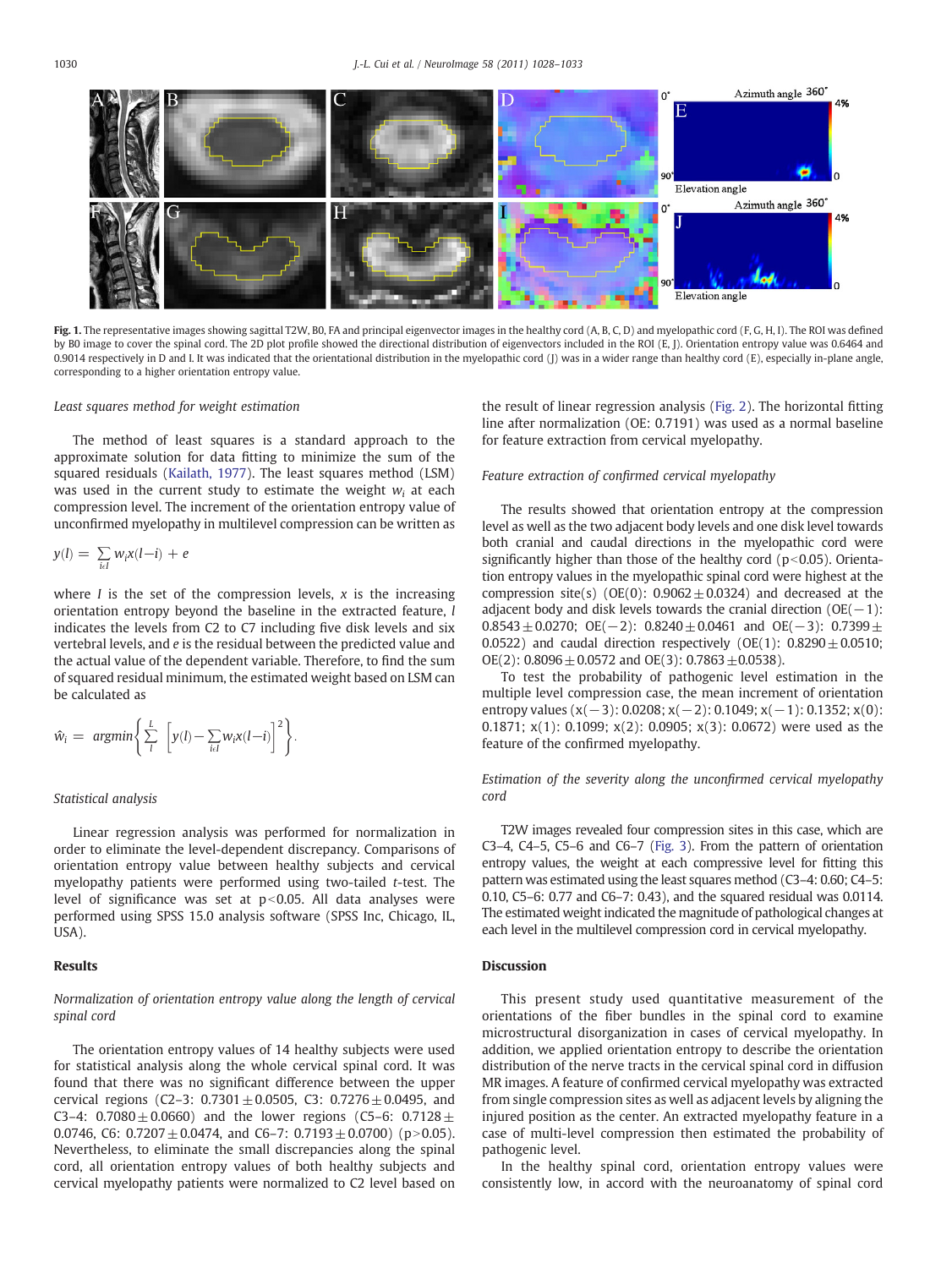<span id="page-3-0"></span>

Fig. 2. Scatterplots of orientation entropy value in healthy cord and averaged value in myelopathic cord. In healthy cord, the dots indicated orientation entropy value along cervical spinal cord before normalization. The linear regression was performed to detect the trend of value changes along the cervical spinal cord and further eliminate the tiny leveldependant discrepancy. In myelopathic cord, the orientation value was calculated by aligning the compression level to extract the feature of cervical myelopathy. It was found that there was a peak at the compression level and the value decreased with the distance from the compression (dot line). The fitting result of orientation value in healthy cord after normalization was used as the baseline (solid line).

nerve tracts, in which the major of the fibers in the white matter run longitudinally [\(Tortora and Anagnostakos, 1993\)](#page-5-0). The histogram in [Fig. 1](#page-2-0) showed that the spread of spatial direction in the healthy cord was concentrated, indicating that the orientation of the nerve tracts in the healthy spinal cord was highly ordered. In contrast, the orientation distribution in CM patients was distributed over a wide range. Correspondingly, orientation entropy values were higher in CM patients compared with healthy subjects at the compression and adjacent sites, implying microarchitectural changes, possibly due to demyelination, edema, or hemorrhage. In addition, we found that these changes also exhibited a specific pattern, by which the increment of the DE value peaked at the compression level and decreased with the distance along the cranial and caudal directions. This finding indicates that microstructural disorganization occurred most strongly at the compression level, and at adjacent levels in the cases of single compression.

To date, the pathophysiology of cervical myelopathy has been uncertain, widely considered to be a disorder characterized by compression of the cervical spinal cord or nerve roots within the spinal canal stenosis by varying degrees and involving a variable number of levels [\(Baron and Young, 2007b; McCormick et al., 2003](#page-4-0)). Cervical cord compression can occur as a result of disk herniation, the degeneration of the joints or ligaments, or osteophytic spurs (spondylosis). However, it has been reported that the clinical symptoms of CM patients are not associated with the compression ratio revealed by anatomical MRI images ([Budzik et al., 2011; Matsumoto et al., 2000; Xiangshui et al.,](#page-4-0) [2010](#page-4-0)). One study reported that pathological changes, such as changes in T1W or T2W image signal intensity, occurred at sites distant from the compression position [\(Baptiste and Fehlings, 2006; Baron and Young,](#page-4-0) [2007b\)](#page-4-0). Moreover, the routine T1/T2 MR imaging techniques provide information only at the macroscopic level, such as edema, hemorrhage etc. There is mounting evidence that diffusion MR parameters, i.e. FA,



Fig. 3. Orientation entropy value compared with estimated value in the multilevel compression patient. The estimated value was a linear weighted sum of confirmed feature extracted from the single level compression cases (Fig. 2). A: The compression sites were shown by T2W image. B: Orientation entropy value along the whole cervical spinal cord in this patient (solid line). C: The weighting at each compression level was estimated under least squares method. D: The fitting effect was indicated by comparing the weighted sum (dash line) with the original orientation entropy value (solid line).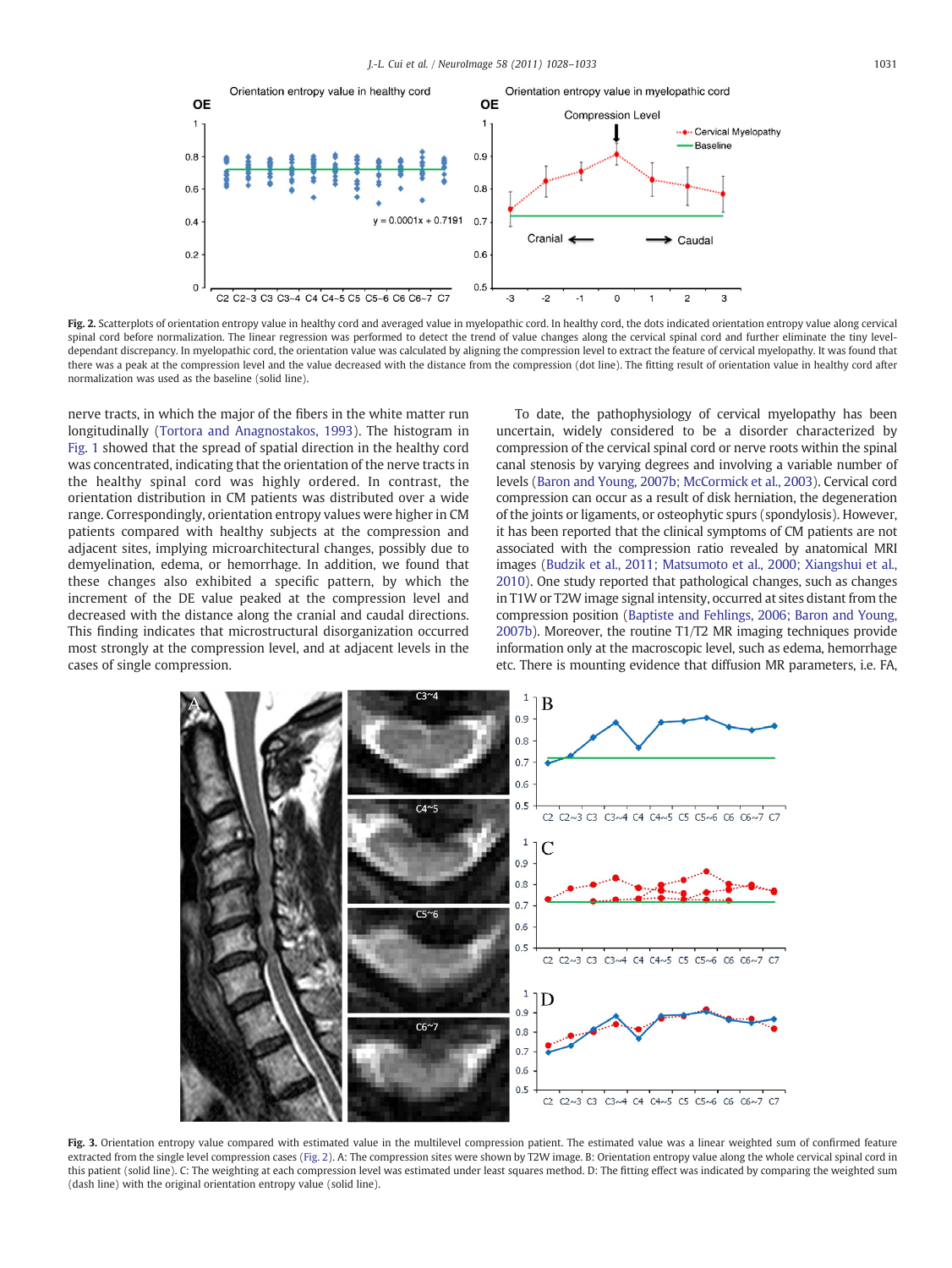<span id="page-4-0"></span>

Fig. 4. Mean FA value within the ROI measured in the healthy cord and myelopathic cord. The trend line showed that the FA value decreased with the levels along the spinal cord from cranial to caudal direction in healthy cord. In myelopathic cord, the lowest FA value occurred at the adjacent level above compression level rather than the compression level.

MD, are more sensitive in showing microstructural abnormalities in cervical myelopathy than conventional T2W image (Demir et al., 2003). In human cervical myelopathy, these parameters have been widely investigated, for both research and clinical applications (Budzik et al., 2011; Demir et al., 2003; Facon et al., 2005; Jones et al., 2011; Kara et al., 2011; Song et al., 2011; Xiangshui et al., 2010). Our group has also used entropy for analysis of FA measurement in healthy and myelopathic spinal cords (Cui et al., 2011). However, these traditional diffusion parameters were derived from eigenvalues so that orientational information about the microstructural disorganization in the myelopathic cord could not be provided by these scalar measurements. Directional entropy was once used in the brain as a measure of disorder of the diffusion orientation diffusion distribution, to detect white matter integrity ([Neuvonen and Salli, 2005](#page-5-0)). The concept of entropy was originally used in the field of information theory to describe the state of complexity in a system [\(Shannon and Weaver, 1949](#page-5-0)). Compared with the complex tissue architecture in the brain, the dominant orderly orientation of the nerve tracts in the spinal cord could be more suitable for entropy-based analysis to sensitively detect orientation changes.

To our limited knowledge, there are several advantages of orientation entropy over the commonly used parameter, i.e. FA, in spinal cord DTI studies. As shown in previous others' and our study, the FA value of healthy spinal cord decreased with the level along the spinal cord [\(Mamata et al., 2005\)](#page-5-0). In contrast, orientation entropy describes the uniformity or variability of the water molecule movement direction, which should be consistent along the spinal cord. Theoretically, it makes it easier for orientation entropy to identify the exact location of disturbance of water molecules movement in spinal cord DTI in comparison with FA (Fig. 4).

In addition, we did not detect the statistically significant correlation between orientation entropy and FA values along cervical spinal cord. It indicated that the overall direction of diffusion tensor might be not necessarily associated with the shape of individual ellipsoid. In fact, traditional measurements (FA and MD values) respectively served as the ratio and the average of the diffusion strength towards three orthogonal directions. Even frequent use of these measures, however, would involve the limitation that they could not describe the overall diffusion properties of tissue due to the loss of information regarding of diffusion directions. Thus, orientation entropy could provide a relatively simple, yet meaningful measure for the orientation information of nerve tracts, complementary to traditional measurements.

Several limitations of the current study should be considered. First, the partial volume effect may have contaminated the voxels drawn within the ROI, causing a directional bias among the principal eigenvectors. Therefore, special care was taken to avoid the CSF partial volume effect and motion artifacts in ROI selection. Second, the method we used for fitting orientation entropy values in the multiple

level compression case was simple linear superposition as the sum of the weighted feature patterns. However, it remains possible that interactive effects among the multiple compressions affected the results. In addition, the sample size of the single compression cases was relatively small. However, our results demonstrated that this sample size was sufficient to successfully extract features of myelopathy level in compression with adjacent levels. A longitudinal study is currently underway to detect changes of the clinical symptoms and the estimated pathological severity at each level over time. This might provide a valuable method for exploring the progress and pathophysiology of cervical myelopathy.

### Acknowledgments

The study is supported by the General Research Fund of the University Grant Council of Hong Kong (771608M). The authors would like to thank Dr. Kin-Cheung Mak and Dr. Henry Mak for their assistance in patient recruitment and MRI scanning.

#### References

- Andersson, J.L., Skare, S., Ashburner, J., 2003. How to correct susceptibility distortions in spin-echo echo-planar images: application to diffusion tensor imaging. Neuroimage 20, 870–888.
- Baptiste, D.C., Fehlings, M.G., 2006. Pathophysiology of cervical myelopathy. Spine J. 6, 190S–197S.
- Baron, E.M., Young, W.F., 2007a. Cervical spondylotic myelopathy: a brief review of its pathophysiology, clinical course, and diagnosis. Neurosurgery 60.
- Baron, E.M., Young, W.F., 2007b. Cervical spondylotic myelopathy: a brief review of its pathophysiology, clinical course, and diagnosis. Neurosurgery 60, S35–S41.
- Budzik, J.F., Balbi, V., Le Thuc, V., Duhamel, A., Assaker, R., Cotten, A., 2011. Diffusion tensor imaging and fibre tracking in cervical spondylotic myelopathy. Eur. Radiol. 21 (2), 426–433.
- Chuang, T.C., Huang, T.Y., Lin, F.H., Wang, F.N., Juan, C.J., Chung, H.W., Chen, C.Y., Kwong, K.K., 2006. PROPELLER-EPI with parallel imaging using a circularly symmetric phased-array RF coil at 3.0 T: application to high-resolution diffusion tensor imaging. Magn. Reson. Med. 56, 1352–1358.
- Cui, J.L., Wen, C.Y., Hu, Y., Li, T.H., Luk, K.D., 2011. Entropy-based analysis for diffusion anisotropy mapping of healthy and myelopathic spinal cord. Neuroimage 54, 2125–2131.
- Demir, A., Ries, M., Moonen, C.T., Vital, J.M., Dehais, J., Arne, P., Caille, J.M., Dousset, V., 2003. Diffusion-weighted MR imaging with apparent diffusion coefficient and apparent diffusion tensor maps in cervical spondylotic myelopathy. Radiology 229, 37–43.
- Facon, D., Ozanne, A., Fillard, P., Lepeintre, J.F., Tournoux-Facon, C., Ducreux, D., 2005. MR diffusion tensor imaging and fiber tracking in spinal cord compression. AJNR Am. J. Neuroradiol. 26, 1587–1594.
- Hagmann, P., Jonasson, L., Maeder, P., Thiran, J.P., Wedeen, V.J., Meuli, R., 2006. Understanding diffusion MR imaging techniques: from scalar diffusion-weighted imaging to diffusion tensor imaging and beyond. Radiographics 26 (Suppl 1), S205–S223.
- Jiang, H., van Zijl, P.C., Kim, J., Pearlson, G.D., Mori, S., 2006. DtiStudio: resource program for diffusion tensor computation and fiber bundle tracking. Comput. Methods Programs Biomed. 81, 106–116.
- Jones, J., Lerner, A., Kim, P.E., Law, M., Hsieh, P.C., 2011. Diffusion tensor imaging in the assessment of ossification of the posterior longitudinal ligament: a report on preliminary results in 3 cases and review of the literature. Neurosurg. Focus 30, E14.